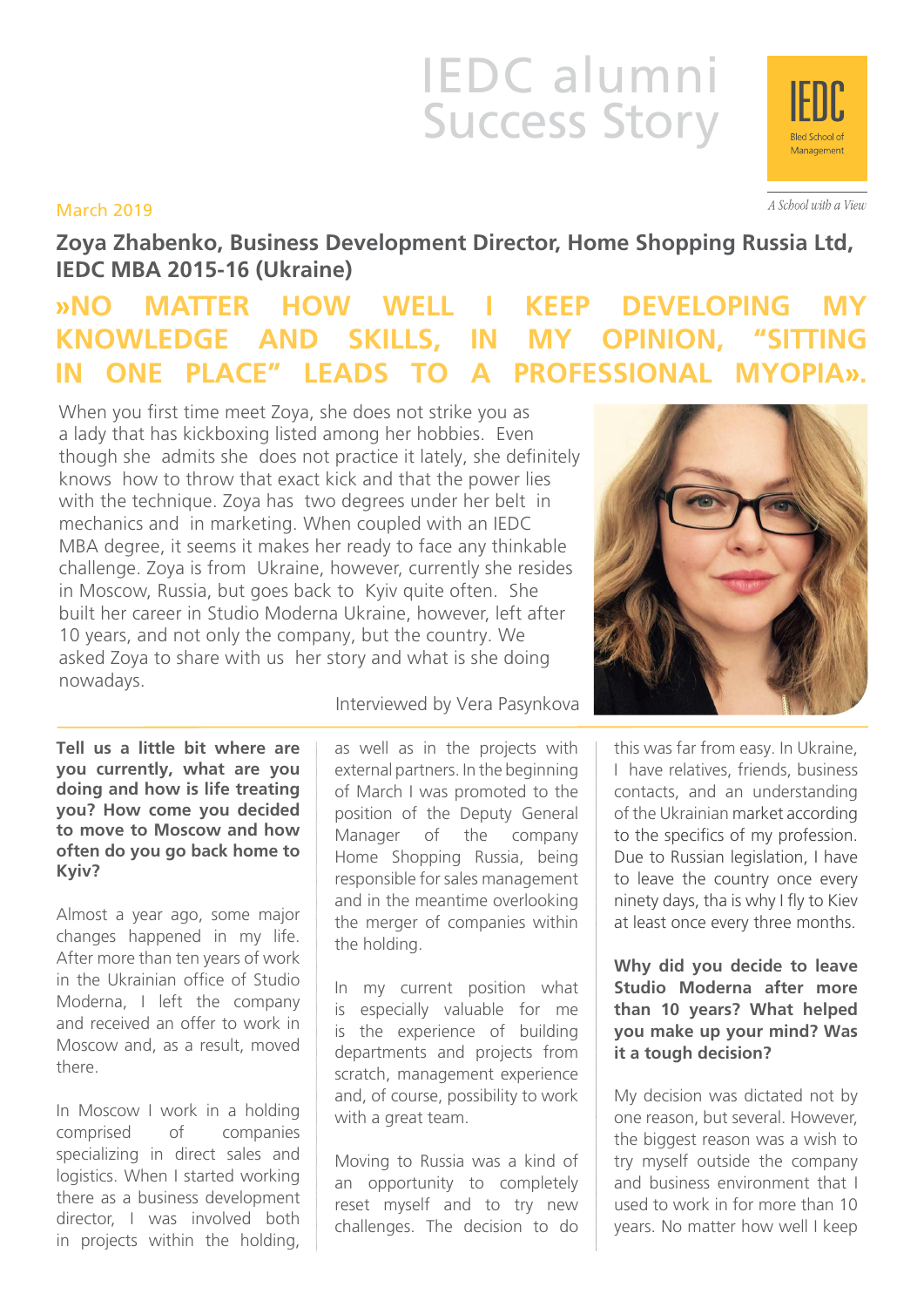developing my knowledge and skills, in my opinion, "sitting in one place" leads to a professional myopia. I would also like to point out that the education at IEDC contributed to boosting of my confidence and strive for new achievements. It is impossible not to see opportunities around after finishing an MBA. During an admission interview with Prof. Daniel Szpiro I asked: "What is the most important thing, in your opinion, that the school can give me?". His reply was: "Confidence." And he was absolutely right.

**You attended Executive MBA Program at IEDC in 2015-2016. Was the decision to enroll into EMBA fully yours or it was partly you and the company? Did the education meet your expectations and what impact did it have on your further career development?**

The wish to study at IEDC came from my side. It was not about just having a prestigious MBA title under my belt but I was truly impressed by the positive professional changes that I observed in my colleagues after their graduation from IEDC. I am grateful to my former leadership for support and given opportunity to study in this business school.

I can say that MBA has completely turned around my understanding of education. In addition to new knowledge, information, tools and techniques for business, the school provides something more valuable - it changes the way of thinking and expands the perception. And it also prepares you for any business task. That ability and attitude turned out very useful when a year after graduation I was promoted to the position of a sales director and became responsible not for 1, but for 7 sales channels.

**When you were applying for an EMBA, you mentioned that your long-term plan for your career was: »I set myself a goal of becoming a successful leader of my own company or a department in a big Ukrainian or International company and of having global approach to implementing innovations.« Did it happen yet or transformed into something else? What kind of a future or plans do you set for yourself now?**

Now I am more inclined to open my own business. I think this will be my next challenge after my experience in sales management and business development in large companies of direct sales in Ukraine and Russia.

recommendations on the issue specified in the case. These were done in groups, therefore not only our own knowledge and strength were important, but the ability in to work in a team.

The fact that the group members were from different countries and had work experience from different business fields made things more complicated, however, at the same time contributed to a valuable experience. Cultural differences, various expertise, various levels of proficiency of English that we had to use for communication, however, were compensated by the integrity of our final result. Despite the tight deadlines, stress, disagreements and lack of sleep, we had a lot of fun,



**Would you share, please, some of the memories from the class or preparations for the class or any other formal/ informal situation that you would never forget?**

There were many bright moments and it is difficult to point out just one. End-of-Modules were memorable - it's a kind of a mini exam, when in less than 2 days, you had to familiarize yourself with the case and prepare a presentation with

discussed ideas, were creative and helped each other. It was an unforgettable experience.

Also, Pierre Casse's classes had a big impact for personal transformation.

#### **Do you keep in touch with your classmates or other IEDC alumni still?**

For sure the school helps expand my business network. Our group | has a general chat in Viber, where